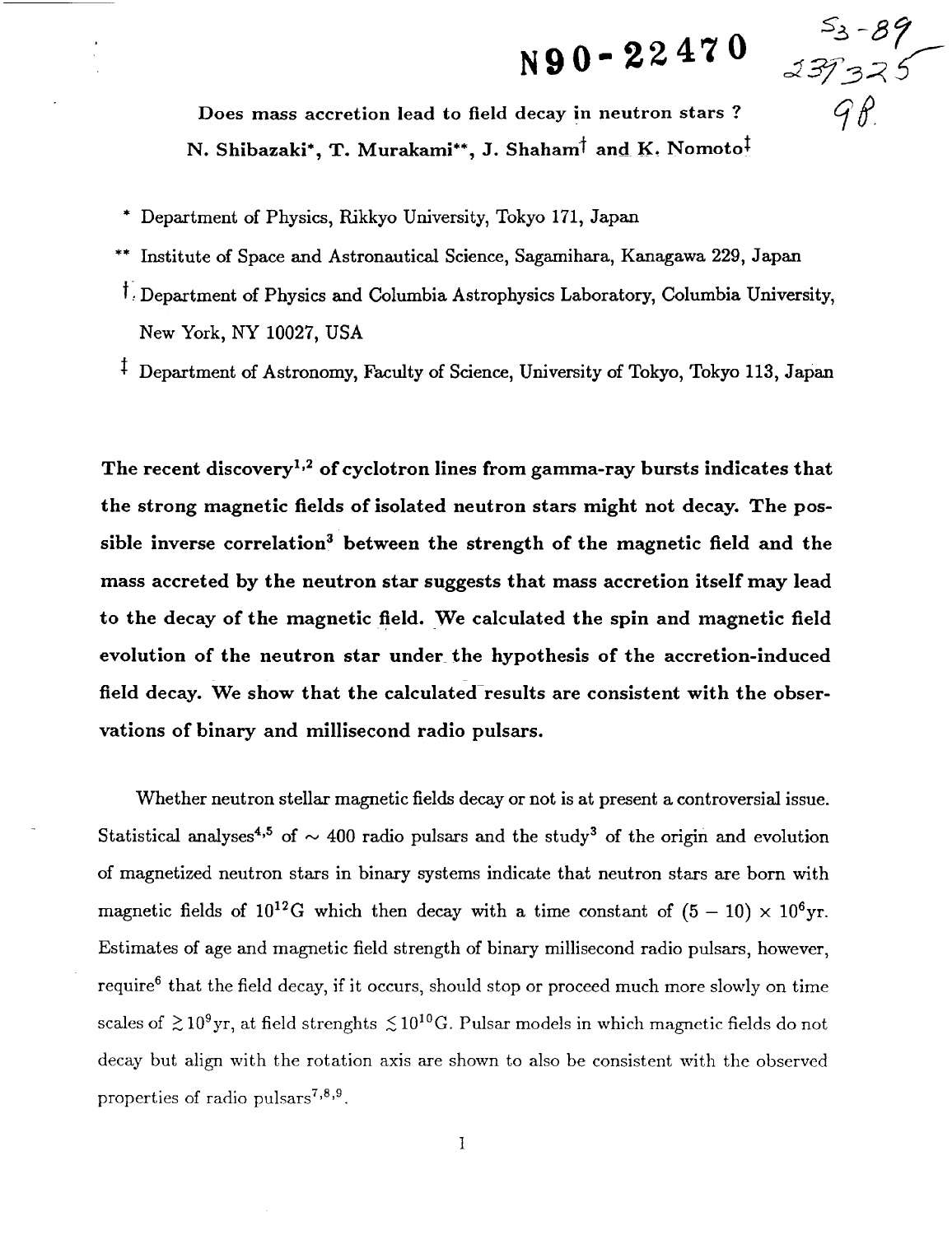Ohmic dissipation of electrical currents in the crust has been thought to be the physical cause for field decay<sup>10</sup>. However, recent calculations<sup>11</sup> of the ohmic decay of dipolar magnetic fields have shown that the field does not decay exponentially as has been assumed in most statistical analyses of radio pulsars and that, if the field occupies the entire crust, it decays by only less than a factor of 100 in a Hubble time.

If the strong magnetic fields of neutron stars do not decay, then the origin of the weak magnetic fields of less than  $10^{10}$ G, found in binary and millisecond radio pulsars<sup>12</sup>, remains to be explained. Neutron stars in binary and millisecond radio pulsars are thought to be formed by the iron core collapse of massive stars or by the accretion-induced collapse of massive white dwarfs (for reviews see refs. 13 and 14). In one scenario for the weak field and rapid rotation of millisecond radio pulsars it is argued that, quite simply, white dwarfs<sup>15,16,17</sup> or iron cores of massive stars<sup>18</sup> with the appropriate field strength and angular momentum give birth to the observed millisecond radio pulsars after a collapse. In another scenario, mass accretion in low mass X-ray binaries, which are assumed to be progenitors of millisecond radio pulsars, is proposed to cause both the field decay<sup>19</sup> and the spin-up<sup>20</sup>. In fact, Taam and van den Heuvel<sup>3</sup> found a possible inverse correlation between the magnetic field strength and the estimated total mass of accreted matter for binary X-ray sources and for binary and millisecond radio pulsars. This inverse correlation supports the latter scenario. A study of the evolution of magnetic fields in the crust of a neutron star<sup>21</sup> showed further that the inward heat flux caused by mass accretion powers thermomagnetic effects that could remove the strong magnetic field of a neutron star.

In the present paper we examine further the possibility that magnetic fields of neutron stars indeed decay only when neutron stars undergo mass accretion. We do that by considering gamma-ray bursts and the periods and field strengths of binary and millisecond radio pulsars.

The recent discovery<sup>1,2</sup> of cyclotron absorption lines with energies 20 keV and 40 keV from gamma-ray bursts revealed that the central objects of gamma-ray bursters are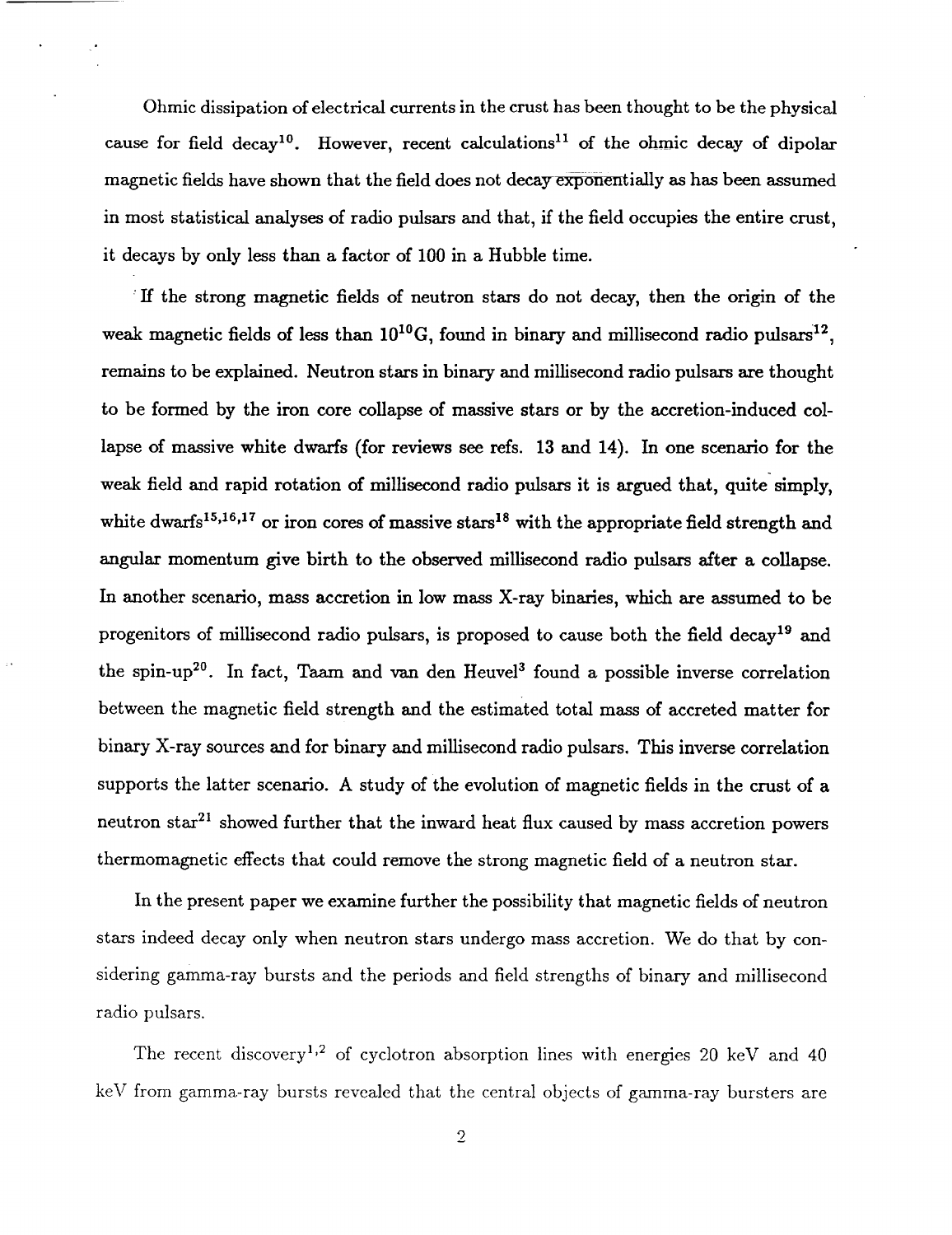indeed strongly magnetized neutron stars with magnetic fields of  $10^{12}$ G as has already been suggested in some theoretical works<sup>22,23</sup>. The statistical arguments suggest  $\sim 10^7$ yr (refs. 24 and 25) or  $\gg 10^7$ yr (ref. 26) for the age of neutron stars in gamma-ray bursters depending on the assumed distance. When combined with the high field strength, the latter age estimate contradicts the field decay hypothesis whereas the former does not.

We note that the absorption lines were seen only in a limited portion of the burst<sup>1</sup>. This observed fact can also be used to test the field decay hypothesis, if the cyclotron absorption lines appear and disappear due to the rotation of the star, since the presence of the cyclotron lines depends sensitively on the configuration of the magnetic field relative to the line of sight<sup>27</sup>. If this is the case, the  $5-10s$  duration of the cyclotron absorption feature indicates the rotation period of  $\gtrsim 10-20$ s. This rotation period and the field strength put the gamma-ray burst sources into the category of the "turned-off" pulsars<sup>5</sup>. If the spin-down of the neutron star is caused by the magnetic field, which decays exponentially on a time scale of  $\tau_B$ , the variation of the rotation period  $P$  with time  $t$  is represented by

$$
P^2 = AB_0^2 \tau_B [1 - \exp(-2t/\tau_B)] + P_0^2, \tag{1}
$$

where  $B_0$  and  $P_0$  are the initial field strength and rotation period, respectively, and the constant  $A = 9.8 \times 10^{-40} \text{sG}^{-2}$  for a stellar moment inertia of  $10^{45}$  g cm<sup>2</sup> and radius of  $10^6$  cm. In order to attain the rotation period of  $\geq 10-20$  s from the initial value of maybe less than 1 s, magnetic braking requires the initial field strength of the neutron star to be larger than  $\sim$  2 x 10<sup>13</sup>G if  $\tau_B \sim 10^7$ yr. This value of the initial field is on the high side, compared to the average values of  $\sim 10^{12}$ G indicated from the statistical analyses of radio pulsars. In view of that we would like to pursue here the other possibility, namely, that the magnetic fields of gamma-ray burst sources, which might be isolated neutron stars, do not decay.

As already mentioned, the weak magnetic fields of less than  $10^{10}$ G are found in binary and millisecond radio pulsars<sup>12</sup>, whose magnetic fields are plotted against rotation periods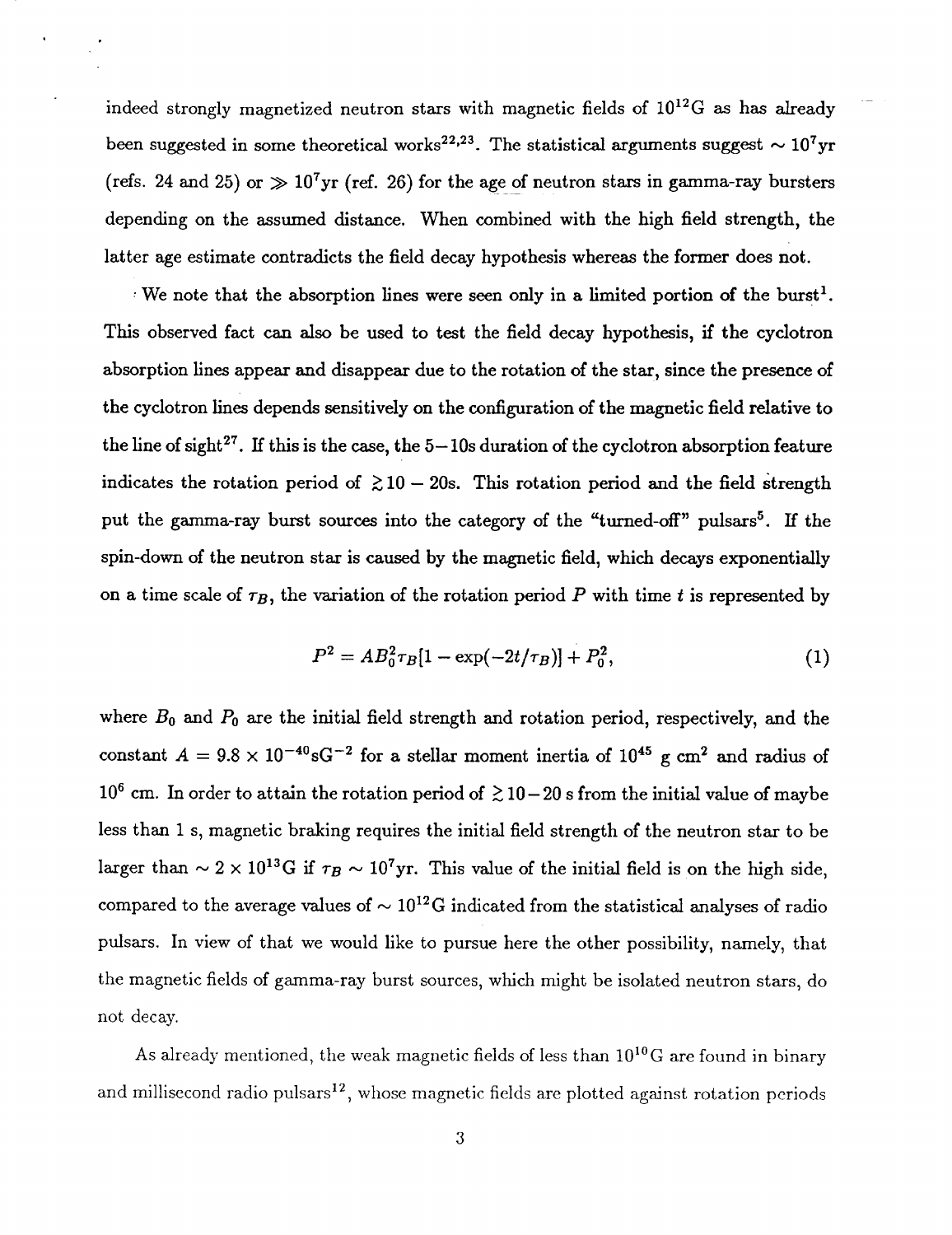in Fig. 1. In the resurrected pulsar scenario<sup>20</sup> the progenitors of millisecond radio pulsars are the low mass X-ray binaries and their rapid rotations are the consequence of the spinup due to mass accretion in binary systems. Let us consider the weak magnetic field and the rapid rotation of theseradio pulsars in terms of the hypothesis that mass accretion leads to both spin-up and field decay. We assume that the magnetic field decays with accretion as

$$
B = \frac{B_0}{1 + \Delta M/m_B} = \frac{B_0}{1 + \dot{M}t/m_B},\tag{2}
$$

where  $B$  is the field strength at time  $t$ ,  $\Delta M$  the accreted mass,  $m_B$  the mass constant for the field decay and  $\dot{M}$  the accretion rate. Equation (2) fits well the inverse correlation between the magnetic field strength and the estimated mass of the total accreted matter for binary X-ray sources and binary and millisecond radio pulsars<sup>3</sup>. As already noted by Taam and van den Heuvel<sup>3</sup>, this inverse correlation is also consistent with the simple field decay hypothesis if the larger amount of accreted matter is interpreted simply to reflect the greater age of the neutron star. Here, however, although we do not advocate any physical model leading to equation (2), we do assume that a direct relatin between field loss and accreted mass exists. Note that equation (2) represents a change in the whole field, not just the component perpendicular to the rotation axis. Using the formula given by *Ghosh* and Lamb<sup>28</sup> for the accretion torque, the variation of rotation period is described by

$$
\dot{P} = -0.11I^{-1} (GM)^{3/7} (BR^3)^{2/7} n \dot{M}^{6/7} P^2, \tag{3}
$$

where *n* is the dimensionless accretion torque (for details see ref. 28), *R* the radius, I the moment of inertia and G the gravitational constant. The calculated evolutionary tracks in the magnetic field versus rotation period diagram are illustrated by solid lines in Fig. 1. Rotation periods and magnetic fields become smaller with increasing time. The calculations were terminated when the inner edge of the accretion disk reached the surface of the neutron star. When the mass constant for the field decay is  $m_B \gtrsim 10^{-3} M_{\odot}$ , the evolution proceeds along the equilibrium rotation line<sup>28</sup> (dash-dotted line in Fig. 1), where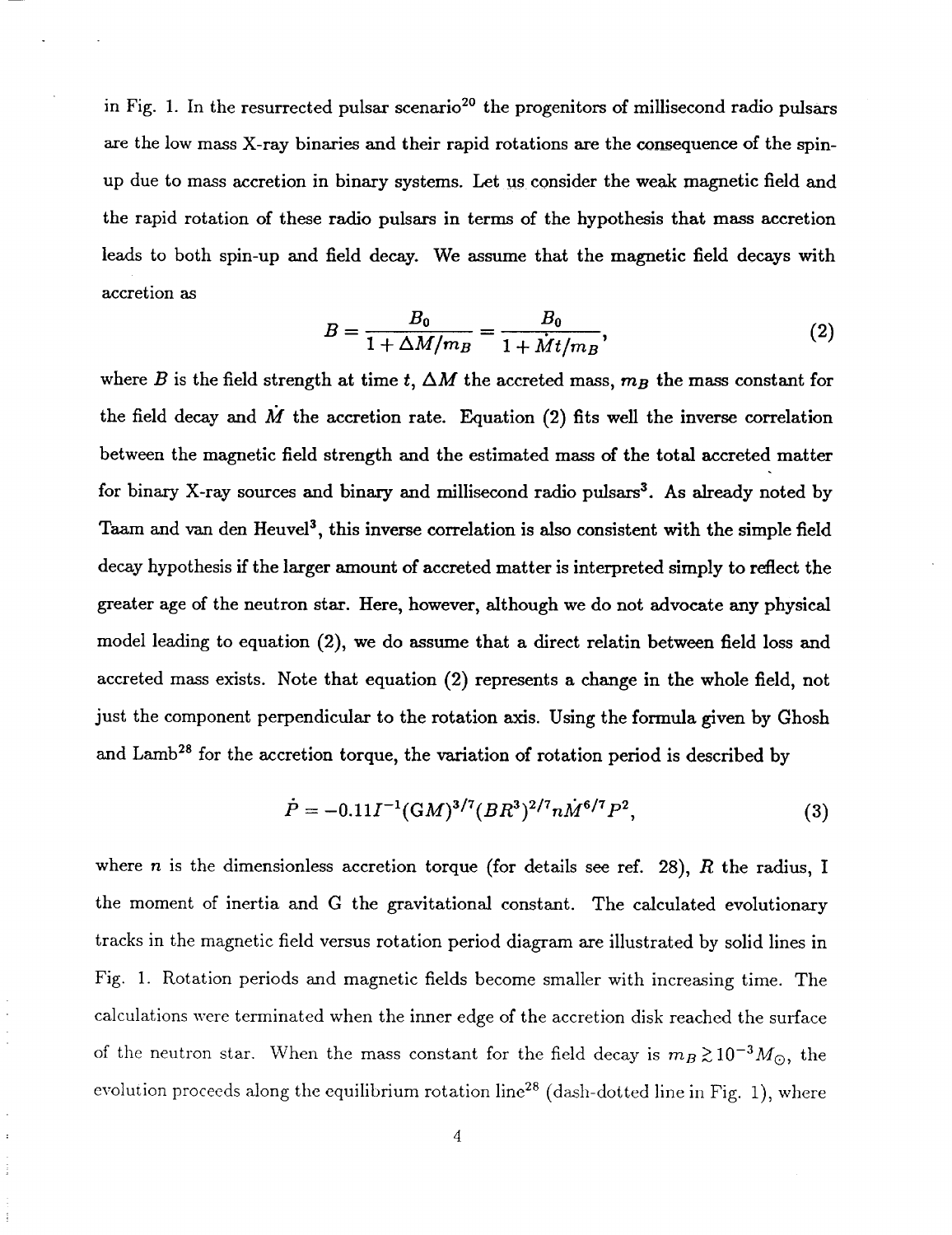the spin-up torque due to accreting matter and the spin-down torque due to magnetic field are balanced. This is because the time scale of the field decay is longer than the spin-up time scale. After mass accretion stops, stars move horizontally rightwaxds in Fig. 1. If  $m_B \gtrsim 10^{-4} M_{\odot}$ , the calculated evolutionary tracks are consistent with *B* and *P* of binary and millisecond radio pulsars. These evolutionary tracks are also approximately consistent with *B* and *P* of low mass binary X-ray sources such as suggested from the beat frequency model<sup>29</sup> for the quasi-periodic X-ray oscillations (see ref. 30 for a review). Note that the possible inverse correlation<sup>3</sup> between *B* and  $\Delta M$  is represented well by equation (2) with  $m_B \sim 10^{-4} M_{\odot}$ . Hence, if we adopt  $m_B \sim 10^{-4} M_{\odot}$ , the accretion-induced field decay hypothesis represented by equation (2) is consistent with  $B$ ,  $P$ , and  $\Delta M$  as observed or estimated for binary and millisecond radio pulsars and binary X-ray sources.

The magnetic fields of single radio pulsars are in the range of  $10^{11} - 10^{13}$ G with a distribution peak around  $10^{12}$ G. The accreted mass of interstellar matter onto a single radio pulsar is negligible compared to  $m_B \sim 10^{-4} M_{\odot}$ . Hence, the accretion-induced field decay hypothesis argues that the present field strengths of single radio pulsars should be equal to their initial values. This assertion, however, conflicts with the results of the statistical analyses<sup>4,5</sup> of radio pulsars, which suggest that surface fields decay on a time scale of  $(5-10) \times 10^6$ yr. Pulsar statistics depends, however, on the assumptions made for the radio luminosity law, the braking index, the magnetic field evolution, the distribution of initial field strength and so on. In order to resolve the above conflict, the statistical analysis under the assumption of no field decay should be conducted, examining especially the dependence on the assumptions for the above properties.

Mass accretion of neutron stars is likely to give rise to the inward heat flow through the crust. The thermomagnetic effects in the crust due to this inward heat flux, such as suggested by Blondin and Freese<sup>21</sup>, have been invoked as a possible mechanism of the accretion- induced field decay. *The* formula of Blondin and Freese predicts, in its simplest form, a stronger dependence of the field decay on time compared to equation (2). The field

É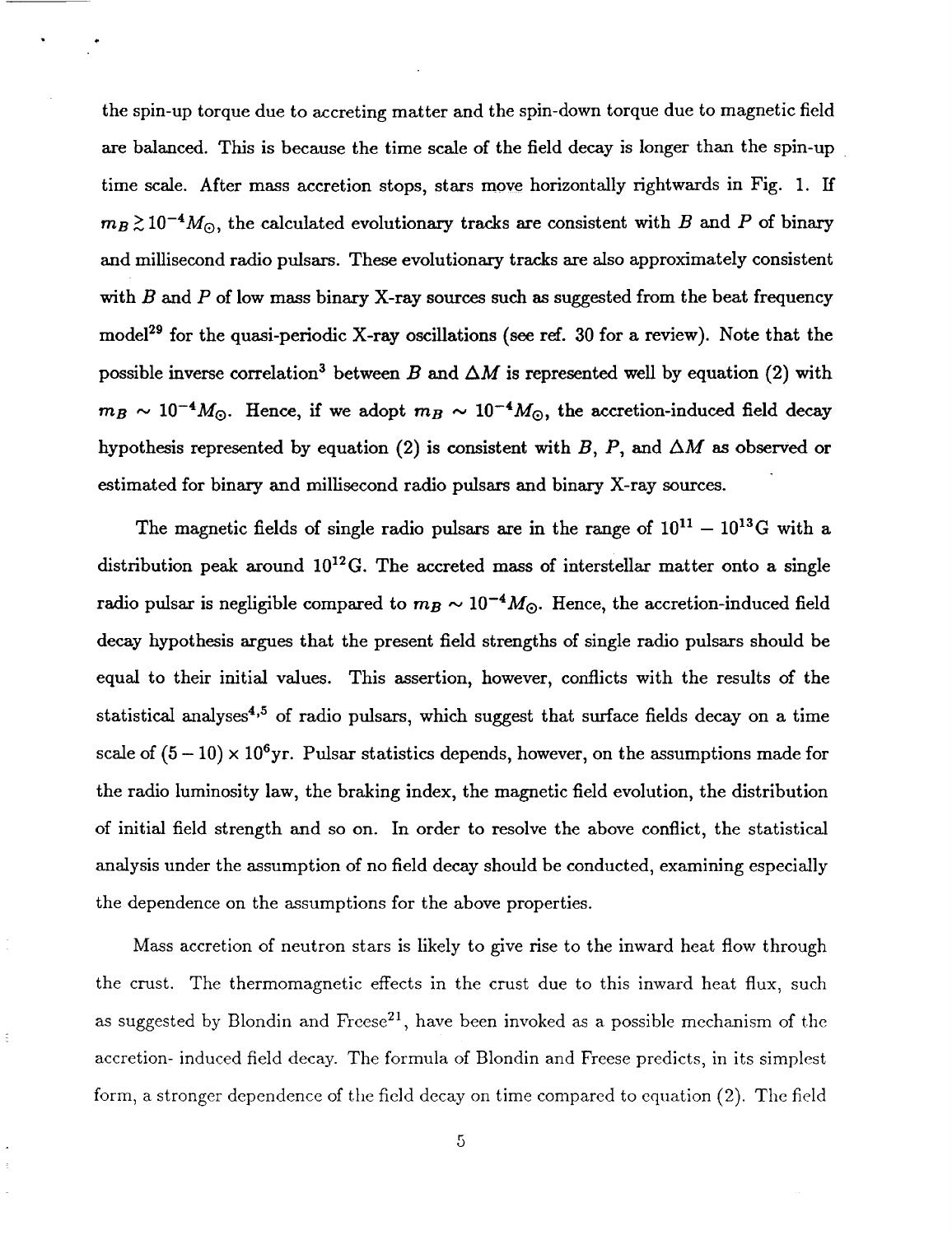decay formula due to the thermomagnetic effects, however, may depend on the structure of the crust, the accretion process, and the history of the heat flux. More detailed study on the thermomegnetic effects in the crust is important in order to **resolve** the controversial issue of the field decay in neutron **stars.** Other possible mechanisms for the accretion-induced field decay **should** also be explored.

*'* N.S. and T. M. **thank Prof.** J. A. van Paraclijs for useful discussions. J. S. thanks **Prof. Y.** Tanaka and ISAS for **their** kind hospitality when this work was conceived. This **research** was supported in part by the Grant-in-Aid for Scientific Research of the Ministry of Education, Science, and *Culture* (01460011 *8,* 01540216) and NASA grant NAGW-1618. This is contribution number 394 of the Columbia Astrophysics Laboratory.

## References

- 1. Murakami, T. *et at, Nature,* 335, 234-235 (1988).
- 2. Fenimore, E. E. *et al., Astrophys. J. (Letters),* 335, L71-L74 (1988).
- 3. Taam, R. E. & van den Heuvel, E. P. J., Astrophys. J., 305, 235-245 (1986).
- 4. Lyne, A. G., Manchester, R. N. & Taylor, J. H., *Mon. Not.* R. astr. *Soc.,* 213, 613-639 (1985).
- 5. Stollman, G. M., *Astron. Astrophys.,* 178, 143-152 (1987).
- 6. Kulkarni, S. R., *Astrophys. J.,* 306, *L85-L89* (1986).
- 7. Candy, B. N. & Blair, *D.* G., *Astrophys. J.,* **307,** 535-539 (1986).
- 8. Cheng, A. F., *Astrophys. J.,* **337,** 803-813 (1989).
- 9. Kundt, W., *Comments Astrophys.,* 12, 113-121 (1988).
- 10. Ostriker, J. P. \_ *Gunn,* J. E., *Astrophys. J.,* 157, 1395-1417 (1969).
- 11. Sang, Y. \_ Chanmugan, G., *Astrophys. j. (Letters),* 323, L61-L64 (1987).
- 12. KuIkarni, S. R. in *Physics of* Neutron *Stars* and *Black HoIes* (ed. Tanaka, Y.), 37-53 (Universal Academy Press, 1988).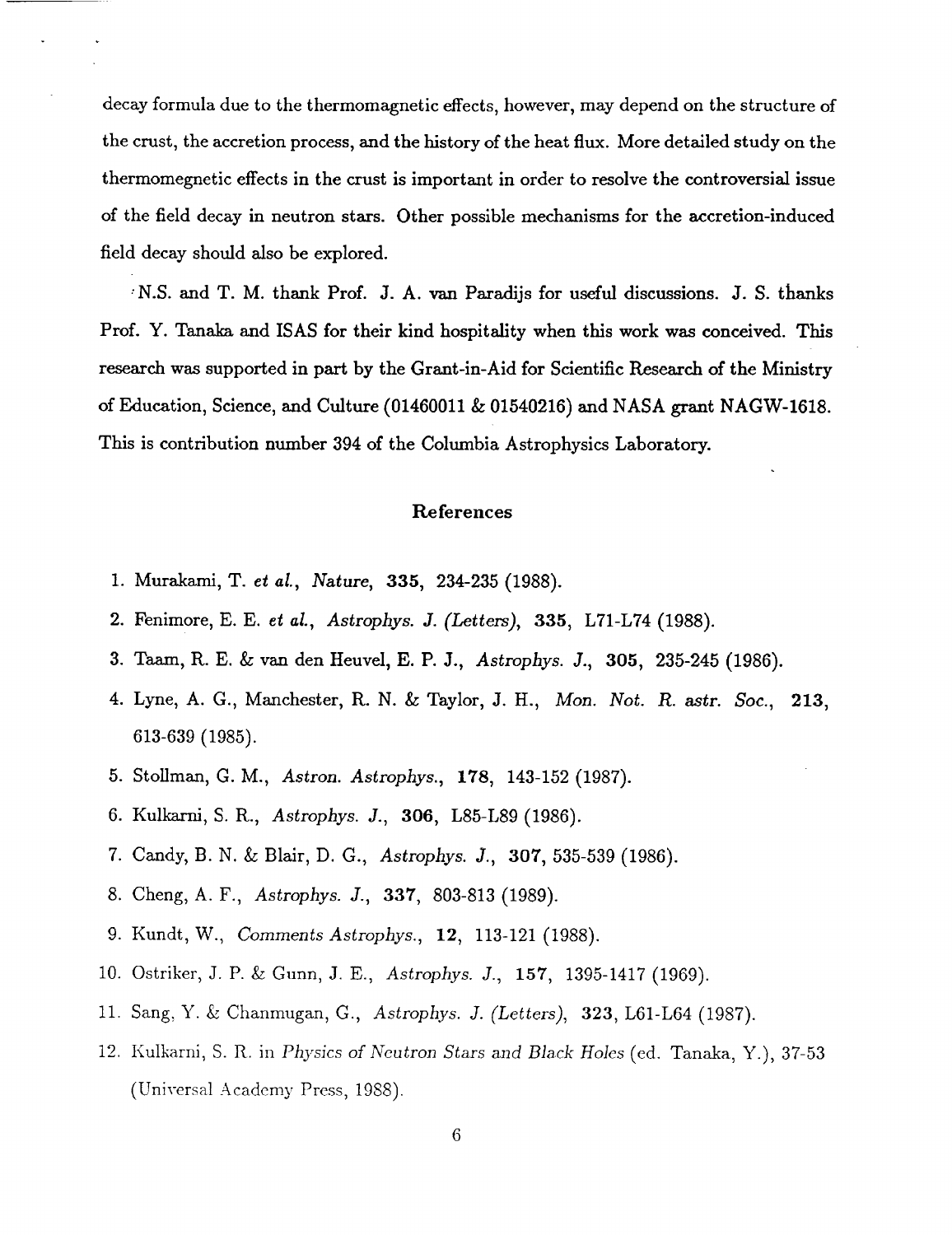- 13. Van den Heuvel, E. P. *J.* in *The Origin* and *Evolution Neutron Stars* (eds. Helfand, D. *J.* & Huang, *J.* -H.), 393-406 (Reidel, Dordrecht, 1987).
- 14. Nomoto, K. in *The Origin* and Evolution *Neutron Stars* (eds. Helfand, D. *J.* & Huang, J.-H.), 282-303 (Reidel, Dordrecht, 1987).
- 15. Michel, F. C., *Nature,* 329, 310-312 (1987).
- **16.:** Chanmugan, G. & Brecher, K., *Nature,* 329, 696-698 (1987).
- 17. Grindlay, **J.** E. & Bailyn, C. D., *Nature,* **336, 48-50** (1988).
- 18. Brecher, K. & Chanmugan, G., *Nature,* 338, **712** (1989).
- 19. Van den Heuvel, E. P. J., van Paradijs, J. A. & Taam, R. E., *Nature*, 322, 153-15 (1986).
- 20. Alpar, M. A., Cheng, A. F., Ruderman, M. A. & Shaham, J., *Nature,* **300,** 728-730 (1982).
- 21. Blondin, J. M. & **Ft-eese,** K., *Nature,* **323,** 786-788 (1986).
- 22. **Michel,** F. *C., Astrophys. J.,* 290, 721-727 (1985).
- 23. *Liang,* E., *Comments Astrophys.,* 12, **35-49** (1987).
- 24. Van Paradijs, J. A., *Mon. Not.* R. astro. *Soc.,* 238, 45-48 (1989).
- 25. Hartmann, D., Epstein, R. I. & Woosley, S. E., *Astrophys. J.* (in press).
- 26. Wang, J. C. L. *et al.*, *Phys. Rev. Lett.* (submitt
- 27. Bussard, R. W. & Lamb, F. K. in *Gamma-Ray Transients and Related Astrophy Phenomena* (eds. Lingenfelter, R. E., Hudson, H. S. & Worrall, D. M.), 189-200 (American Institute of Physics, 1982).
- 28. Ghosh, P. & Lamb, F. K., *Astrophys.* J., 234, 296-316 (1979).
- 29. Alpar, M. A. & Shaha\_m, J., *Nature,* 316, 239-241 (1985).
- 30. Lewin, **W.** H. **G.,** van Paradijs, J. **&** van der *Klis,* M., *Space Sc. Rev.,* 46, *273-377* (1988).

## Figure Captions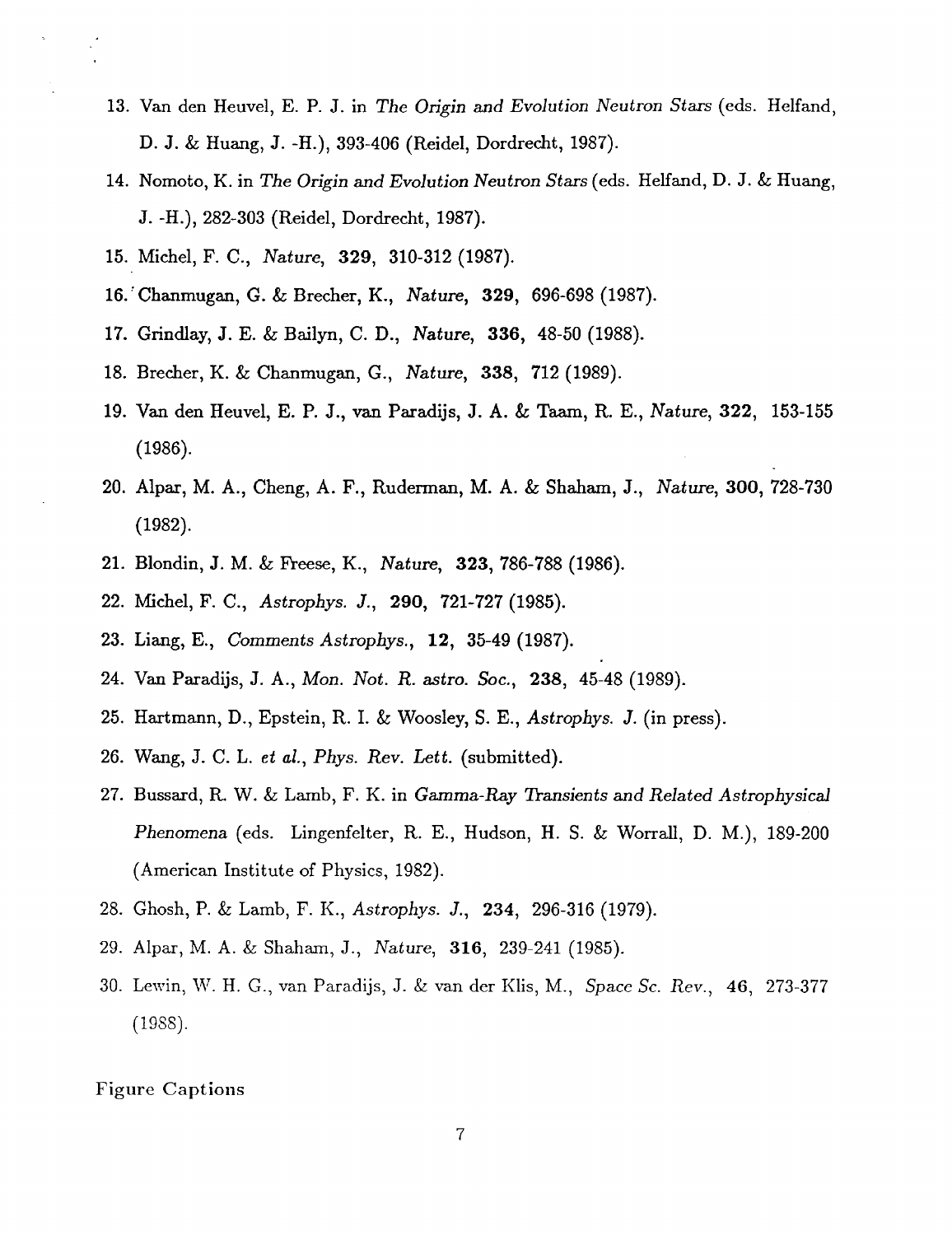Fig. 1. Evolutionary tracks (solid lines) of neutron stars in the magnetic field versus rotation period diagram. Rotation periods and magnetic fields becomesmaller with accreted mass and hence with increasing time. After mass accretion stops, stars move horizontally rightwards. The initial magnetic field is taken as  $B_0 = 10^{12}$ G, the initial rotation period is chosen as  $P_0 = 0.5$  or 100 s, and the mass accretion rate is fixed at  $\dot{M} = 1.1 \times 10^{18}$ gm/s. The mass, radius, and moment of inertia of the neutron star are taken as  $1.4M_{\odot}$ , 106 cm, and  $10^{45}$ gm cm<sup>2</sup>, respectively. The dash-dotted and dashed lines denote the equilibrium rotation<sup>28</sup> and pulsar death lines<sup>5</sup>, respectively. The filled circles represent the positions of binary and millisecond radio pulsars in this diagram.